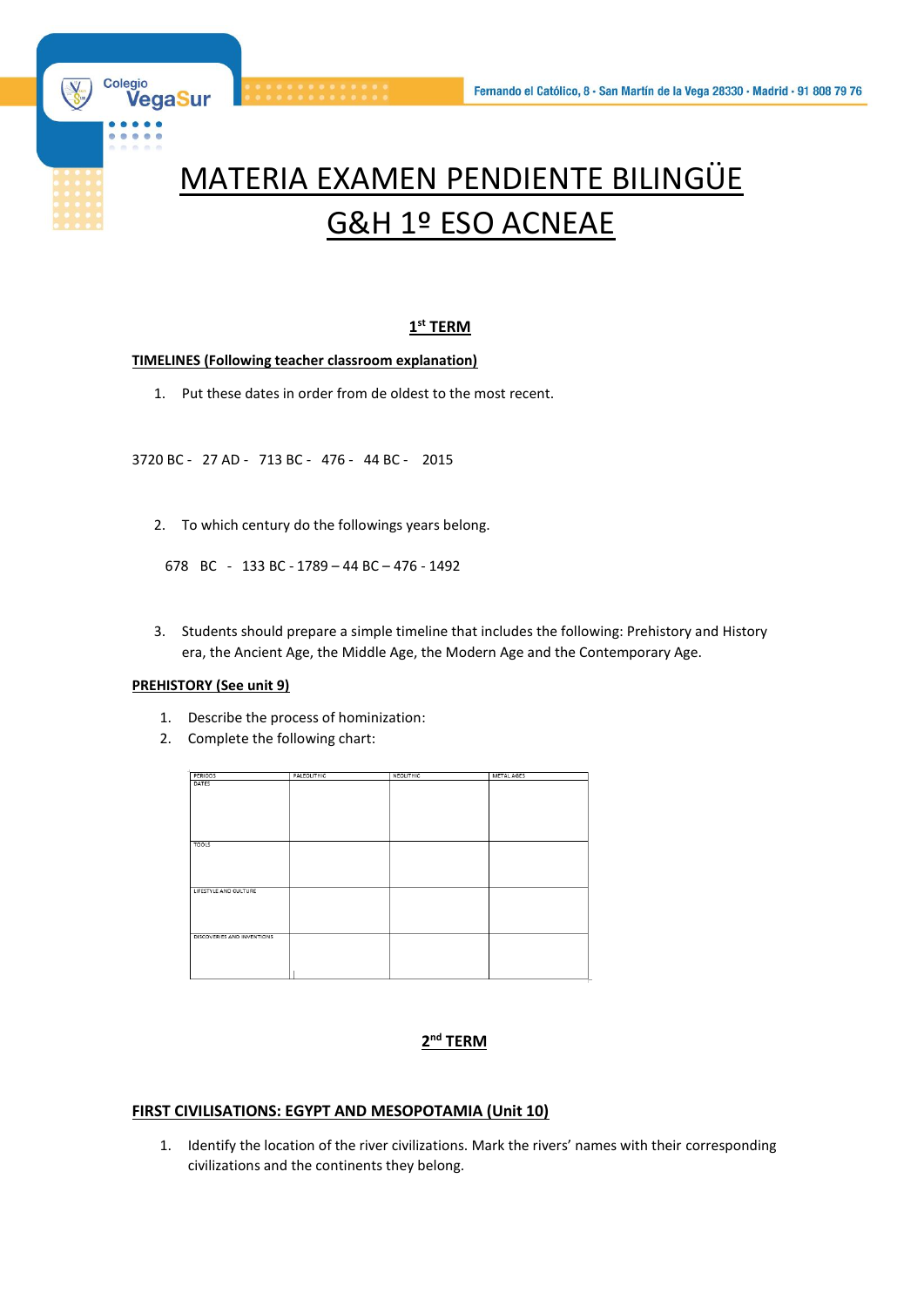

- 2. Explain the characteristics of the first civilizations.
- 3. Draw the social pyramid in Mesopotamia.
- 4. Draw the social pyramid in Egypt.

## **ANCIENT GREECE (UNIT 11)**

- 1. Timeline of Ancient Greece.
- 2. Archaic period: Definition and parts of the poleis.
- 3. Why did the Greeks begin to occupy new territories along the Mediterranean and Black Seas?
- 4. Name two colonies founded by the Greeks in the Iberian Peninsula.
- 5. Classical Period. What is the difference between tyranny, oligarchy and democracy?
- 6. Who was Alexander the Great?

## **MAPS (Following the instructions of the classroom chart)**

1. World physical map.

**3 rd TERM**

**ROMAN CIVILIZATION (UNIT 12 and teacher's videos)**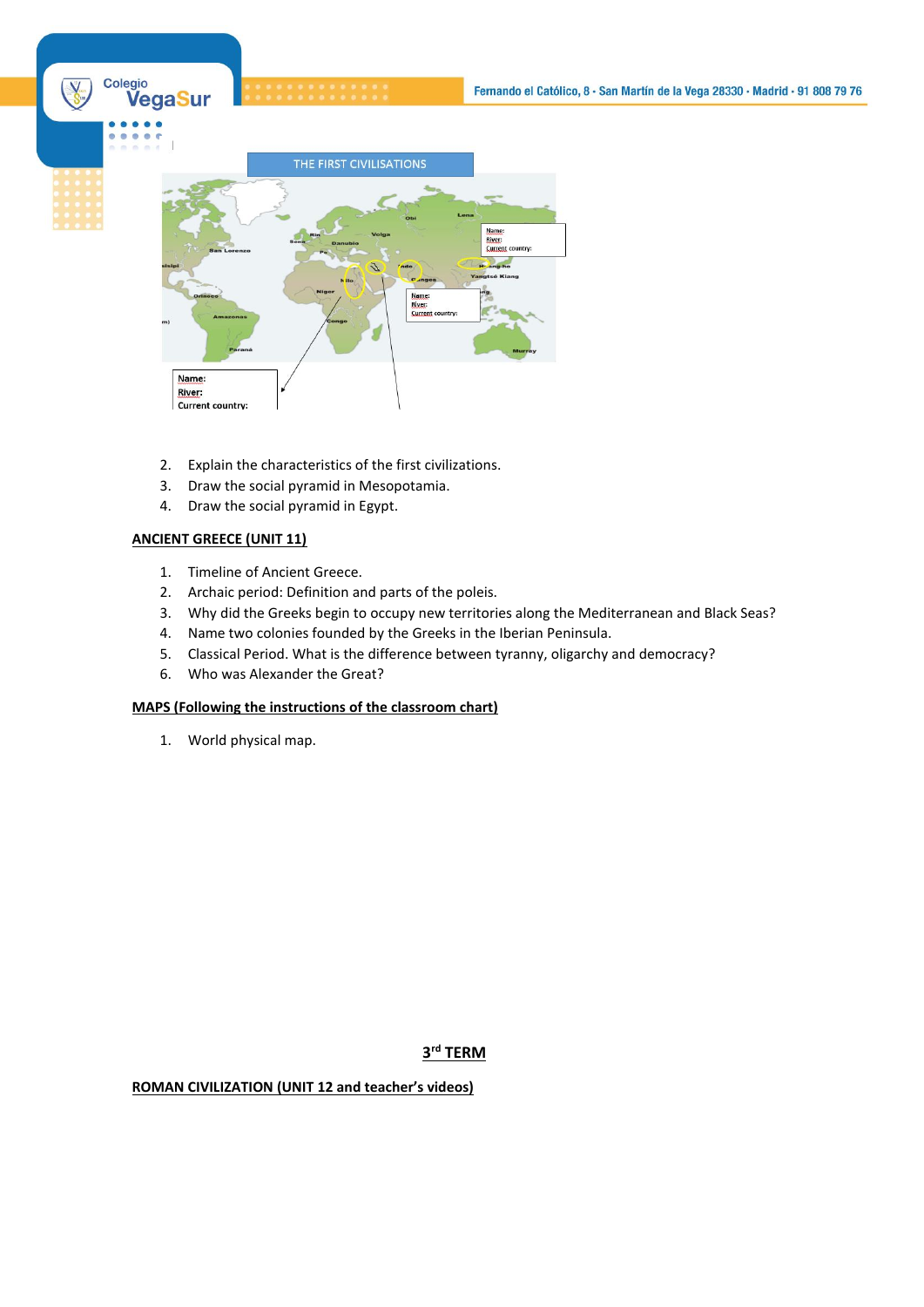

1. Complete this chart with the institutions in the different periods of Ancient Rome.

| MONARCHY                           |                          |
|------------------------------------|--------------------------|
| _____ century BC- _____ century BC | $\overline{\phantom{0}}$ |
|                                    | - Comitia                |
| REPUBLIC                           |                          |
| century BC- century BC             | - Senate                 |
|                                    | ۰                        |
| <b>EMPIRE</b>                      | Roles of the emperor:    |
| century BC- century AD             |                          |

- 2. Answer the following questions about the Roman expansion through the Mediterranean Sea.
	- a) The conquest of the western Mediterranean led to a conflict. Which one?
	- b) What sea was called Mare Nostrum by the Romans? Why'
	- c) What parts of norther Europe did the Romans conquer?
- 3. Define these terms in your own words:
	- a) Romanization
	- b) Edict of Milan
	- c) Barbarians
- 4. Complete this chart with the chronology of the fall of the Empire.

| DIVISION OF THE EMPIRE         | ARRIVAL OF THE   | THE FALL OF ROME                                                        |
|--------------------------------|------------------|-------------------------------------------------------------------------|
| - AD                           | 410 AD           | - AD                                                                    |
| Emperor Theodosius divided the | The were able to | The Heruli overthrew                                                    |
| Empire between his two sons:   | cross the and    | the last.                                                               |
| Honorius received:<br>٠        |                  | Roman emperor in the West.<br>For many historians, this event marks the |
| Capital:                       |                  | end of Antiquity and the start of the                                   |
| Arcadius received:<br>٠        |                  |                                                                         |
| Capital                        |                  |                                                                         |

#### **PRE-ROMAN PEOPLES (UNIT 14 and teacher's videos)**

1. Complete the following chart with the main characteristics of the Pre- Roman peoples in the Iberian Peninsula.

|                         | POLITICAL<br><b>ORGANISATION</b> | SOCIETY | <b>ECONOMY</b> | <b>CULTURE</b> |
|-------------------------|----------------------------------|---------|----------------|----------------|
| <b>IBERIANS</b>         |                                  |         |                |                |
| CELTIBERIANS            |                                  |         |                |                |
| <b>NORTHERN PEOPLES</b> |                                  |         |                |                |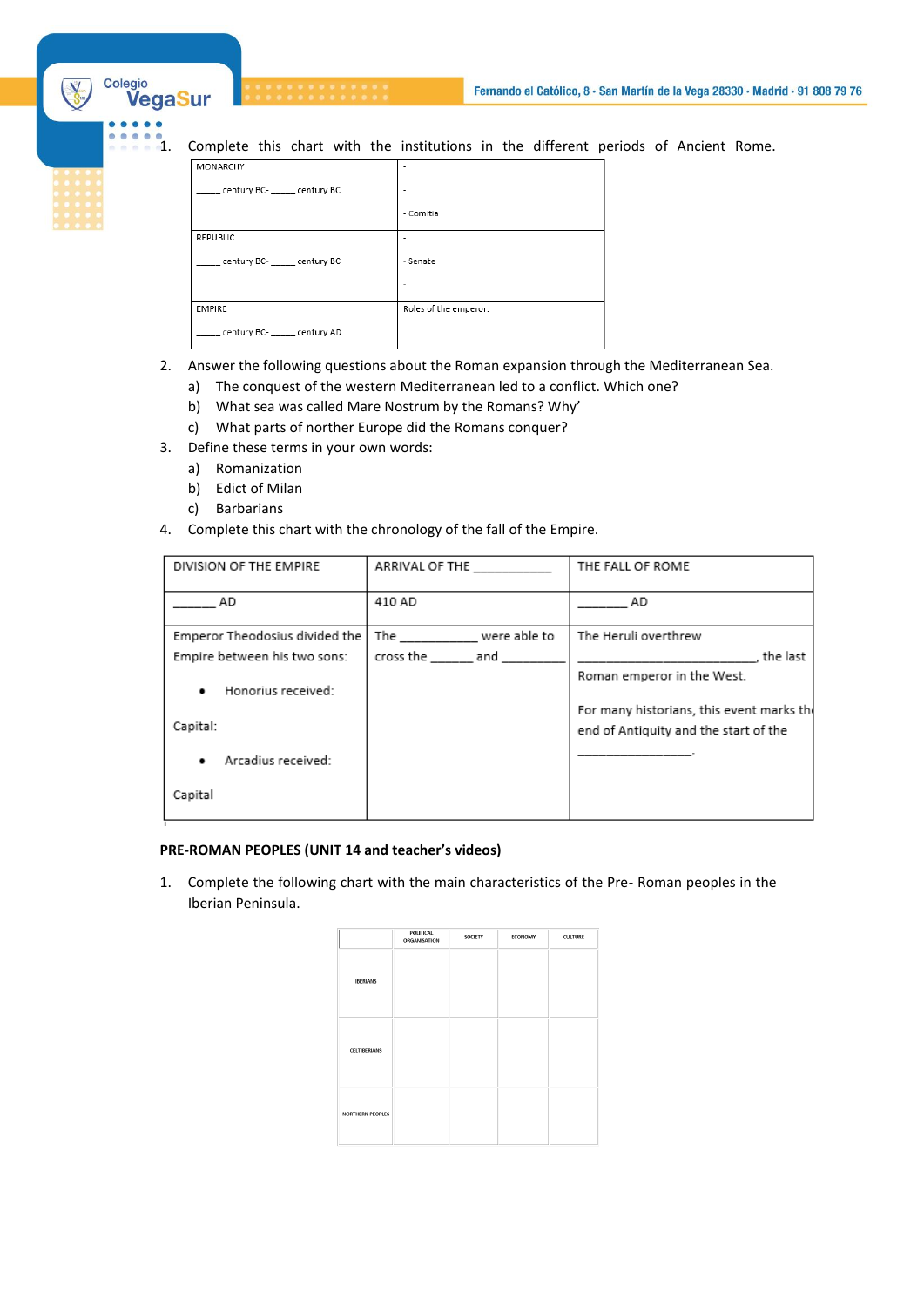



1. Put the name of the architectural orders:



2. Name the following roman buildings: